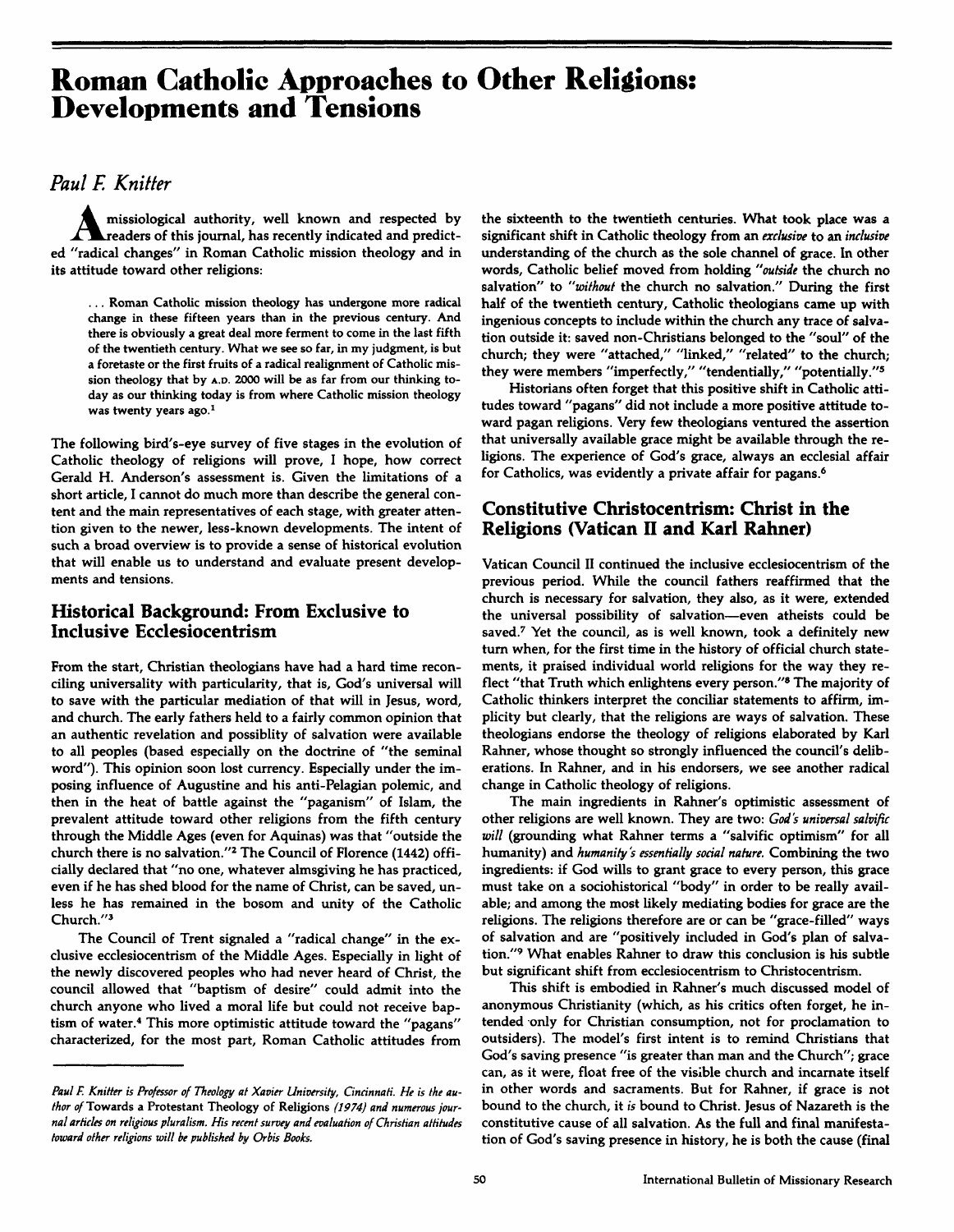# **International Bulletin of Missionary Research**

Established in 1950 as Occasional Bulletin from the Missionary Research Library. Named Occasional Bulletin of Missionary Research 1977. Renamed International Bulletin of Missionary Research 1981.

Published quarterly in January, April, July and October by the

#### **Overseas Ministries Study Center**

6315 Ocean Avenue, Ventnor, New Jersey 08406, U.S.A. Telephone: (609) 823-6671

| Editor:            | Associate Editor: |
|--------------------|-------------------|
| Gerald H. Anderson | James M. Phillips |

*Contributing Editors:* 

| Catalino G. Arévalo, S.I. | Lesslie Newbigin           |
|---------------------------|----------------------------|
| David B. Barrett          | C. René Padilla            |
| R. Pierce Beaver          | Thomas F. Stransky, C.S.P. |
| Norman A. Horner          | Charles R. Taber           |
| Mary Motte, F.M.M.        | Desmond Tutu               |
|                           | Anastasios Yannoulatos     |

Books for review and correspondence regarding editorial matters should be addressed to the editors. Manuscripts unaccompanied by a self-addressed, stamped envelope (or international postal coupons) will not be returned.

Subscriptions: \$14.00 for one year, \$26 for two years, and \$37 for three years, postpaid worldwide. Individual copies are \$5.00; bulk rates upon request. Correspondence regarding subscriptions and address changes should be sent to: International Bulletin of Missonary Research, Circulation Department, P.O. Box 1308-E, Fort Lee, New Jersey 07024-9958.

*Advertising:*  Ruth E. Taylor 11 Graffam Road, South Portland, Maine 04106 Telephone: (207) 799-4387

Articles appearing in this journal are abstracted and indexed in:

*Bibliografia Missionaria Christian Periodical Index Guide to Sodai Science and Religion in Periodical Literature Missionalia Religion Index One: Periodicals Religious and Theological Abstracts* 

Opinions expressed in the *International Bulletin* are those of the authors and not necessarily of the Overseas Ministries Study Center.

Copyright © 1984 by Overseas Ministries Study Center. All rights reserved.

Second-class postage paid at Atlantic City, New Jersey. POSTMASTER: Send address changes to International Bulletin of Missionary Research, P.O. Box 1308-E, Fort Lee, New Jersey 07024.

ISSN 0272-6122

cause) and the goal of every experience of God. Grace, therefore, is always Christ's, always oriented toward Christ and toward Christ's continued embodiment in the church. (In this sense, Rahner continues to claim the "necessity" of the church.) In the final analysis, then, the religions are incomplete without Christ; they must be fulfilled in him and his church; they are a *praeparatio evangelica,* a preparation for the gospel. The missionary mandate remains intact and is reinforced.<sup>10</sup>

Vatican II's statements on other religions, as interpreted by Rahner, embody the mainline view of Roman Catholic theologians, even though they may not expressly use the model of anonymous Christianity. Edward Schillebeeckx, Pietro Rossano, Avery Dulles, Richard McBrien, even Pierre Teilhard de Chardin affirm the universality of Christ and his grace and the religions as mediators of that grace.<sup>11</sup> Because these theologians continue to hold to Christ as the one Savior and constitutive cause of salvation, they view the religions as already partially containing Christ's grace, but as incomplete until fully incorporated into Christ and his church.

#### **Normative Christocentrism: Christ above the Religions (A New Direction)**

Although most contemporary Roman Catholic theologians readily accept the basics of the mainline approach to other religions, many are uneasy with the way it seems to judge religions before really listening to them, especially by predefining them as anonymous Christians. This uneasiness has given rise to another realignment in Catholic attitudes toward religions; there is a shift beyond Vatican II and Rahner, toward a clearer recognition of the independent value and enduring mission of other faiths. The underlying, often implicit, theological foundation for this shift is a new understanding of Christ's (and the church's) salvific role.

Hans Küng speaks for many in his criticism of the anonymous-Christianity model. For Küng, this theory is but a "theological fabrication," intended to save the "infallible formula" of outside-the-church-no-salvation. To view other believers as Christians without a name is an offense to them and an obstacle to Christians' ability genuinely to listen to what these others have to say. Küng urges Christians to admit, honestly, that the church is *not* necessary for salvation. With H. R. Schiette he describes the religions as the "ordinary," or common, way to salvation, while Christianity makes up the "extraordinary," or special, way.<sup>12</sup>

Other Roman Catholic theologians complement Küng's views when they suggest that perhaps it is not God's will that all peoples enter the Christian fold; perhaps "religious pluralism is the will of God for humanity." This implies that the other religions and Christiantiy may be parallel paths to salvation, with any final convergence reserved for the eschaton.<sup>13</sup> In this view, the accepted image of the church as the "Sacrament of salvation" means that the primary mission of the church is not to bring redemption but "epiphany," not to win conversions to the church as the necessary means of salvation but to help build the broader kingdom of God as it takes shape within history. Furthering the kingdom might well mean making Buddhists better Buddhists.<sup>14</sup>

Another aspect of this new shift among Catholic theologians is seen in their approach to dialogue. They suggest that Christians should speak with other believers not only to reveal points of agreement or conflict, not only to understand more profoundly what they (Christians) already have in Christ, but also to discover genuinely new pieces of the mosaic of God's universal revelation.<sup>15</sup> Such a view implies that God has more to say than what was said in the Christian word.

As Peter Schineller has pointed out, implicit in this new atti-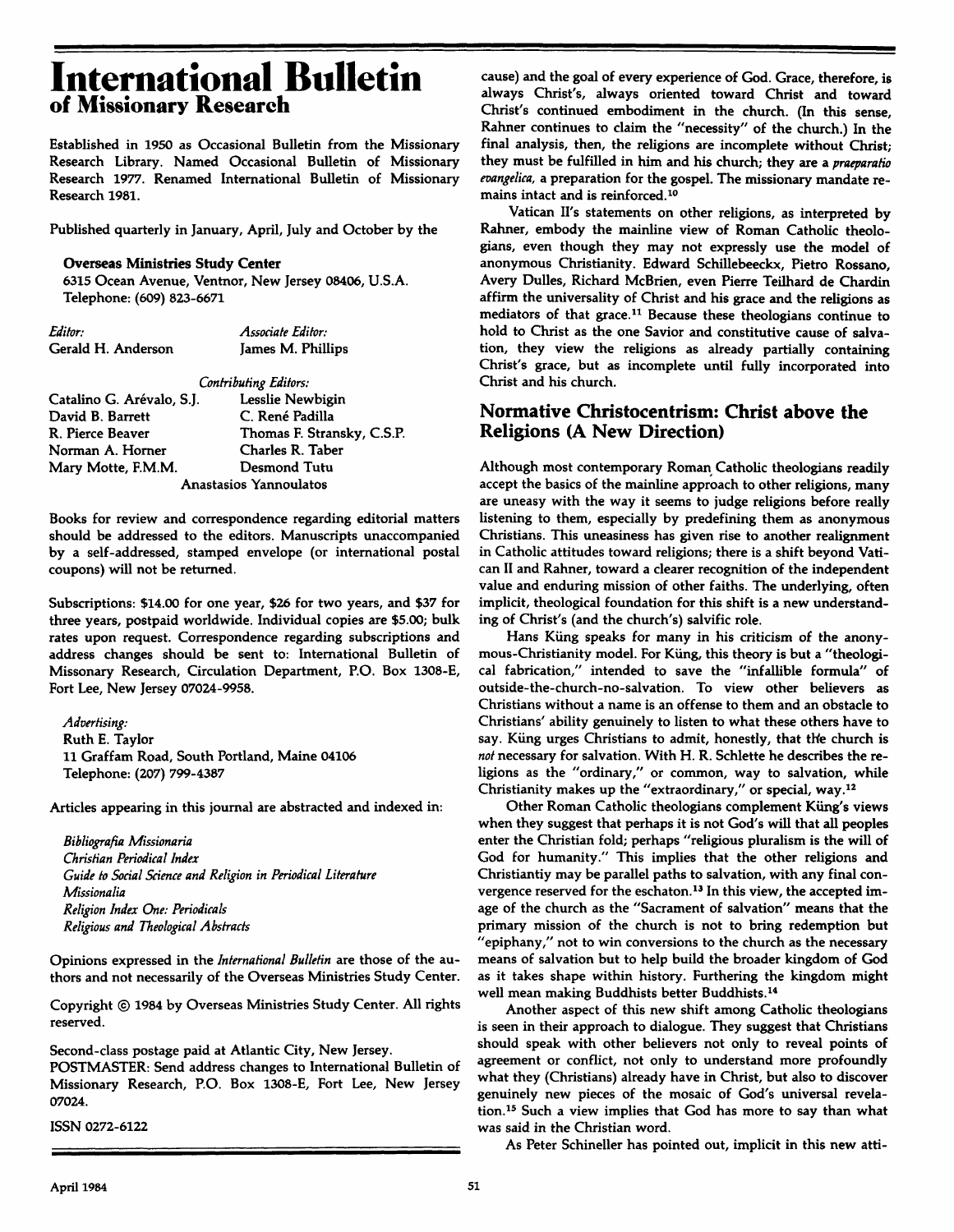**tude toward other religions is a move away from understanding Christ as "the constitutive, unique . .. mediator of salvation for all mankind." Just as Rahner no longer tied universal saving grace to the church, many Roman Catholic theologians no longer tie it to Christ. Therefore they feel no pressing need to identify other believers as anonymous Christians or to usher them into the church. Yet despite this Christological shift and its intent to let the religions stand on their own, all the theologians exploring this new direction continue to affirm Jesus Christ as God's normative revelation. Jesus and the gospel remain the "superior or ideal type, which can function to measure, correct, and judge others by its own standards."<sup>16</sup>**

**So Küng, after denouncing common Christian attitudes toward other believers as "arrogant domination .. . [and] absolutism," himself proclaims Christ as "ultimately decisive [and] definitive" and as providing the "critical catalyst" without which the religions cannot really adjust to the modern world. For Küng, other believers may not be anonymous but they are potential Christians.<sup>17</sup> Other theologians (H. R. Schiette, Bernard Lonergan,** 

# **"God has more to say than what was said in the Christian word/'**

**William Thompson, and more recently Walbert Bühlmann and Arnulf Camps), who call for a greater recognition of the independent validity of other faiths, continue to affirm Jesus Christ as bearing an "absolute quality," as "God's definitive manifestation," as "unsurpassable."<sup>18</sup> This recognition of the independent validity of other religions, together with the continued affirmation of Christ/Christianity's normativeness, makes up what might be called a growing common opinion among Catholic theologians.** 

### **Dialogical Theocentrism: Many Religions/ Partners in God (A Minority View)**

**Another group of Catholic thinkers, still a minority, detect a tension, even a contradiction, between the previous view's more positive approach to other faiths and its insistence on the normativeness of Chirst. In trying to resolve this tension, these minority theologians epitomize the "great deal more ferment" that Gerald H. Anderson predicted in Catholic mission theology. These theologians, all of whom are veterans in the actual arena of interreligious dialogue, try to show how Christians can encounter other believers with a clear affirmation of Christ's universal salvific role without having to claim his normativeness and finality. In somewhat greater detail, let us consider three examples of this new ferment.** 

**1. Raimundo Panikkar is one of the most learned and experienced** *advocates of a revised understanding of Christ and religions.* **Within the "ecumenical ecumenism" that he has promoted over the past two and a half decades, he has revised his earlier view that Christianity is "the end and plenitude of every religion." In the completely revised 1981 edition of his** *The Unknown Christ of Hinduism*  **and in statements since the early 1970s, he affirms that no religion can enter the dialogue with claims of final or absolute normativeness.<sup>19</sup> He now advocates "an authentically universal Christology," which makes use of traditional Logos Christology and**  **presses the distinction between the Christ (Logos) and the historical Jesus. Christ/Logos is the universal bond between humanity/ world and God—the self-communicating, unifying outreach of the Ultimate. As to the relation between Christ and Jesus, Panikkar states succinctly: "Christ the Savior is .. . not to be restricted to the merely historical figure of Jesus of Nazareth.... Though a Christian believes that 'Jesus is the Christ' . .. this sentence is not identical to 'the Christ is Jesus'. ..." From his own Christian and interreligious experience, Panikkar holds that Christians can allow for other historical names and manifestations of the Christ, without lessening their personal commitment to Jesus as the Christ or to the urgency of making him known to all.<sup>20</sup> With such an approach, Christian mission consists both in witnessing and in being witnessed to.** 

**2. Another clear call for revisions in traditional views of Christ and other religions is sounded by** *Catholic theologians engaged in the dialogue with Judaism:* **Gregory Baum, Monika Hellwig, John Pawlikowski, Rosemary Ruether. While their particular perspectives differ, they are unanimous in insisting that insofar as Christian understanding of Christ has led to a "supersessionist," subordinating approach to Judaism, "our traditional Christology is severely inadequate" and must be "significantly rethought."<sup>21</sup> In different ways, all of them appeal to Christians to modify their understanding of Christ as the** *final* **Messiah, that is, as he who has brought about the final, normative realization of the kingdom.** 

**Baum argues that until the last days are upon us, all absolute, final assertions about Christ should be avoided.<sup>22</sup> Hellwig points out that all Christian talk about Christ is religious, existential language that should not be turned into absolute, ontological claims for all peoples and times.<sup>23</sup> Ruether proposes that the death and resurrection of Jesus be seen as a salvific paradigm of hope and transforming praxis that exists alongside other salvific paradigms.<sup>24</sup> Pawlikowski wants to safeguard the uniqueness of the Christ-event, which, he feels, Judaism would do well to recognize; but he also admits the uniqueness of Judaism, which must complement and complete Christianity.<sup>25</sup> Again, all of these theologians hold that a relativizing of Jesus' finality does not lessen his universal relevance. In their minds, Christian commitment to and witness of Jesus remain robust.** 

**3. Some of the boldest proposals for a revision of approaches to other religions are sounded by** *Third World mission theologians* **such as Ignace Puthiadam, Henri Maurier, and Aloysius Pieris. All three give painful witness to how traditional Christian claims of having a "normative, complete, definitive" revelation in Christ have made Christian dialogue with other faiths an encounter "between the cat and the mouse."<sup>26</sup> Pieris reduces all given Christian approaches to other faiths to two models: either the "Christ-against-religion" model (neo-orthodox, evangelical, as well as Latin American liberation theologies) or the "Christ-of-religions" model (Catholicism's anonymous-Christian theory as well as India's and the World Council of Churches' cosmic Christology). Both approaches conceal a "crypto-colonialist theology of religions . .. that keeps our^ revolutionary rhetoric from resonating in the hearts of the Third World non-Christian majorities."<sup>27</sup> All three theologians, therefore, suggest that Christians, under the pressure of a more effective witness to other believers, examine how they have falsely absolutized Christ.** 

**Puthiadam and Maurier propose a model for mission and dialogue that recognizes unique, universally meaningful truth in each religion (and each "savior"); yet each "unique" religion or revealer is not excluded or relativized by the other, but essentially related to the other. All religions, in their real differences and otherness, are related to each other as a "coincidence of opposites"; they are in need of each other in order to carry on, together, their common**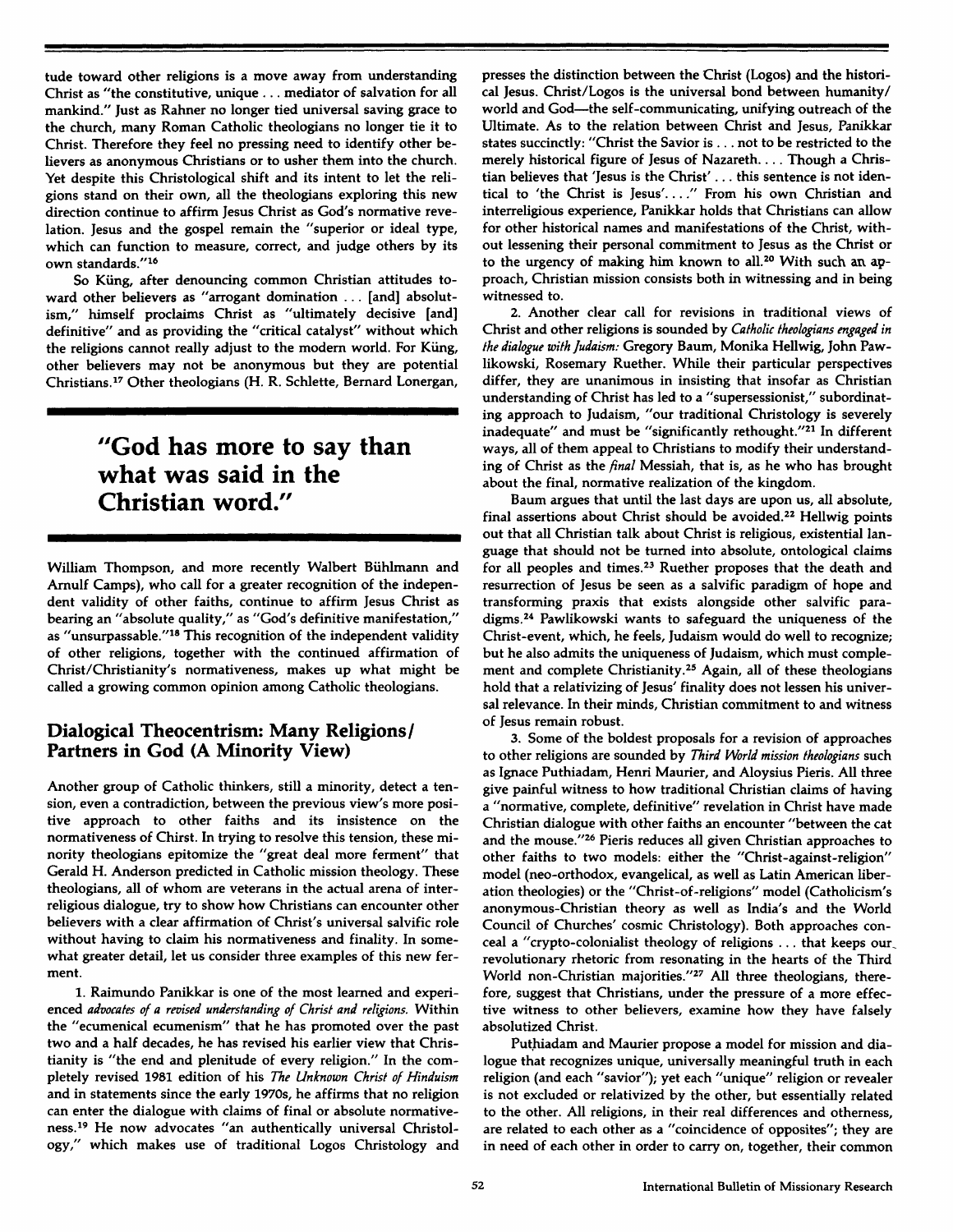**pilgrimage toward the Divine Mystery, the "Source and Goal" that animates them all. The primary goal of mission, then, is not conversion (though that is not excluded), but mutual witnessing.<sup>28</sup>**

**For Pieris the basis and framework for Christian mission and religious encounter should not be Christology (presupposing Christ to be either against or already within other religions) or theology (exploring whether/how other religions recognize God). Rather, Christian approaches to other faiths should be grounded in soteriology, in the "ineffable mystery of salvation," which for Pieris is the divine urge and impulse to liberate and generate "a new humanity." All religions, including those of the East, share in and contribute to this liberating mystery, which is the only real "absolute" in religious encounter. Mission and dialogue should be based on collaboration with other believers in this mystery. Theological clarifications about the uniqueness of Jesus can follow.<sup>29</sup>**

**This most recent shift in Roman Catholic theology of religions incorporates a clearly theocentric perspective. It is both** *distant from*  **and yet** *continuous with* **the ecclesiocentrism and Christocentrism of earlier Catholic views. While continuing to affirm Jesus as a savior for all peoples of all times, together with the church as the community by which Jesus' presence and message is embodied through time, these Third World theologians see all religions as partners in a salvific dialogue in which not the church or Jesus, but God, the "mystery of salvation", is the final ground and goal and norm.** 

#### **Conclusion:**

**In tracing the radical changes throughout the history of Catholic attitudes toward other religions, one detects a certain evolution**  **from ecclesiocentrism to Christocentrism and, most recently, to theocentrism. The central question for Catholics and all Christians is whether this evolution has been toward more abundant life or, at any point in its unfolding, it has arrived at dead ends. This question applies especially to the new, theocentric approach. At stake is the integrity of the gospel, the quality of Christian com-**

# **"One detects a certain evolution from ecclesiocentrism to Christocentrism and, most recently, to theocentrism."**

**mitment, and the vitality of Christian mission. To discern whether the evolution we have studied is life-giving, Catholic theologies of religions need to be tested agaist three criteria: Do they enable Christians to hear more adequately the witness of Scripture? Do they lead the Christian faithful to a deeper commitment to Christ and the gospel? And especially, do they inspire Christians to carry out more effectively their essential mission of advancing God's kingdom by witnessing to God's Christ? To carry out this task of discernment, Catholic theologians need support and criticism from their brothers and sisters in other churches. The intent of this study is to promote that kind of inner-Christian dialogue.** 

#### **Notes**

- 1. **Gerald H. Anderson, in** *Christ's Lordship and Religious Pluralism,* **ed. Gerald H. Anderson and Thomas F. Stransky (Maryknoll, N.Y.: Orbis Books, 1981), p. 110.**
- **2. Augustine,** *Enchiridion,* **107. Aquinas.** *Summa Theologica,* **II, II, q. 2, art. 5, ad** 1; **III, q. 61, art. 1; II, q. 2, art.** 7.
- **3. H. Denzinger,** *Enchiridion Symbolorum Definitionum et Declarationum,* **sects, ed. 33 by A. Schönmetzer (Freiburg i. Br.: Herder, 1965), sect. 1351.**
- **4. Ibid., 1524,1542.**
- **5. Maurice Eminyan,** *The Theology of Salvation* **(Boston: St. Paul Editions, I960), pp. 167-81.**
- **6. Notable exceptions to this disregard of the possible value of other religions were Nicholas of Cusa (1464), Matteo Ricci (1610), Robert de Nobili (1656), and more recently. Otto Karrer in his** *Religions of Mankind*  **(New York: Sheed** & **Ward, 1936).**
- 7. *Lumen Gentium,* 14,16; *Unitatis Redintegratio,* 3.
- 8. *Nostra Aetate,* 2.
- **9. Karl Rahner,** *Theological Investigations,* **14 vols. (New York: Crossroad, 1964), vol.** 5, **pp. 121-30;** *Foundations of Christian Faith* **(New York: Crossroad, 1978), pp. 315-16, 40-41.**
- **10. Rahner,** *Theological Investigations,* **vol. 5, pp. 118, 122, 131-34; vol. 6, pp. 390-95; vol. 12, pp. 161-78.**
- **11. Schillebeeckx, 'The Church and Mankind,"** *Concilium,* **1 (1965); pp. 36, 43-47; Rossano, "Christ's Lordship and Religious Pluralism in Roman Catholic Perspective/' in** *Christ's Lordship,* **ed. Anderson and Stransky, pp. 96-110; Dulles,** *Models of Revelation* **(New York: Doubleday, 1983), pp. 189-92; McBrien,** *Catholicism* **(Oak Grove, Minn.: Winston Press, 1981), pp. 269-71, 290; Ursula King, "Religion and the Future: Teilhard de Chardin's Analysis of Religion as a Contribution to Inter-Religious Dialogue,"** *Religious Studies 7* **(1971): 307-23.**
- **12. Küng,** *On Being a Christian* **(New York: Doubleday, 1976), pp. 97-98; "The World Religions in God's Plan of Salvation," in** *Christian Revelation and World Religions,* **ed. Joseph Neuner (London: Burns & Oates, 1967), pp. 31-37, 51-53; H. R. Schiette,** *Towards a Theology of Religions* **(New York: Herder & Herder, 1965), pp. 80-81.**
- **13. Gregory Baum, "Christianity and Other Religions,"** *Cross Currents* **16 (1966): 461; Piet Schoonenberg, "The Church and Non-Christian Religions," in** *The Evolving Church,* **ed. D. Flanagan (Staten Island, N.Y.: Alba House, 1966), pp. 97-99; Eugene Hillman,** *The Wider Ecumenism* **(New York: Herder & Herder, 1968), pp. 60-61; Ignace Puthiadam, "Christian Faith and Life in a World of Religious Pluralism,"** *Concilium,* **135 (1980); 105-6.**
- **14. Schiette,** *Towards a Theology of Religions,* **pp. 83-93; Hillman,** *The Wider Ecumenism,* **pp. 81-158; Roger Haight, "Mission: The Symbol for Understanding the Church Today,"** *Theological Studies,* **37 (1976): 620-48.**
- 15. **Schoonenberg,** *The Church and Non-Christian Religions,* pp. 100-107; Küng, *On Being a Christian,* pp. 112-16.
- **16. J. Peter Schineller, "Christ and the Church: A Spectrum of Views,"**  *Theological Studies* 37 (1976): *555-57.*
- **17. Küng,** *On Being a Christian,* **pp. 106-15,123-24; "The World Religions," pp. 57-66.**
- 18. **Schiette,** *Towards a Theology of Religions,* **pp. 93-96; Lonergan,** *Method in Theology* **(New York: Seabury Press, 1972), pp. 112-13, 119; Bühlmann,**  *The Chosen People* **(Maryknoll, N.Y.: Orbis Books, 1983), pp. 207, 219-22;**  Camps, *Partners in Dialogue: Christianity and Other World Religions* **(Maryknoll, N.Y.: Orbis Books 1983), pp. 33-34, 48, 54,113,155; Thompson, "The Risen Christ, Transcultural Consciousness and the Encounter of the World Religions,"** *Theological Studies* **37 (1976): 381-409.**